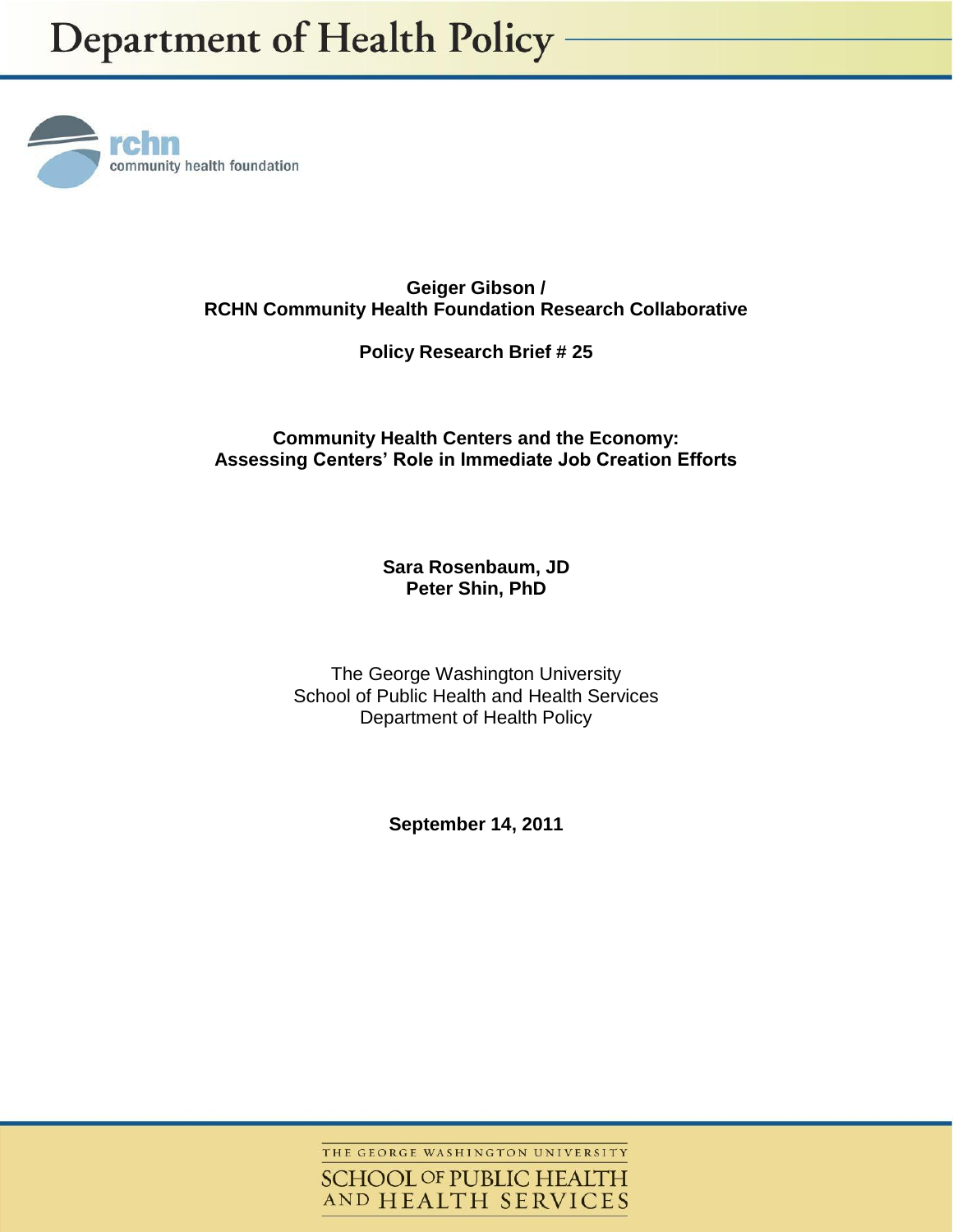### **About the Geiger Gibson / RCHN Community Health Foundation Research Collaborative**

The Geiger Gibson Program in Community Health Policy, established in 2003 and named after human rights and health center pioneers Drs. H. Jack Geiger and Count Gibson, is part of the School of Public Health and Health Services at The George Washington University. It focuses on the history and contributions of health centers and the major policy issues that affect health centers, their communities, and the patients that they serve.

The RCHN Community Health Foundation, founded in October 2005, is a not-for-profit foundation whose mission is to support community health centers through strategic investment, outreach, education, and cutting-edge health policy research. The only foundation in the country dedicated to community health centers, the Foundation builds on health centers' 40-year commitment to the provision of accessible, high quality, community-based healthcare services for underserved and medically vulnerable populations. The Foundation's gift to the Geiger Gibson program supports health center research and scholarship.

Additional information about the Research Collaborative can be found online at [www.gwumc.edu/sphhs/departments/healthpolicy/ggprogram](http://www.gwumc.edu/sphhs/departments/healthpolicy/ggprogram) or at [rchnfoundation.org.](http://www.rchnfoundation.org/)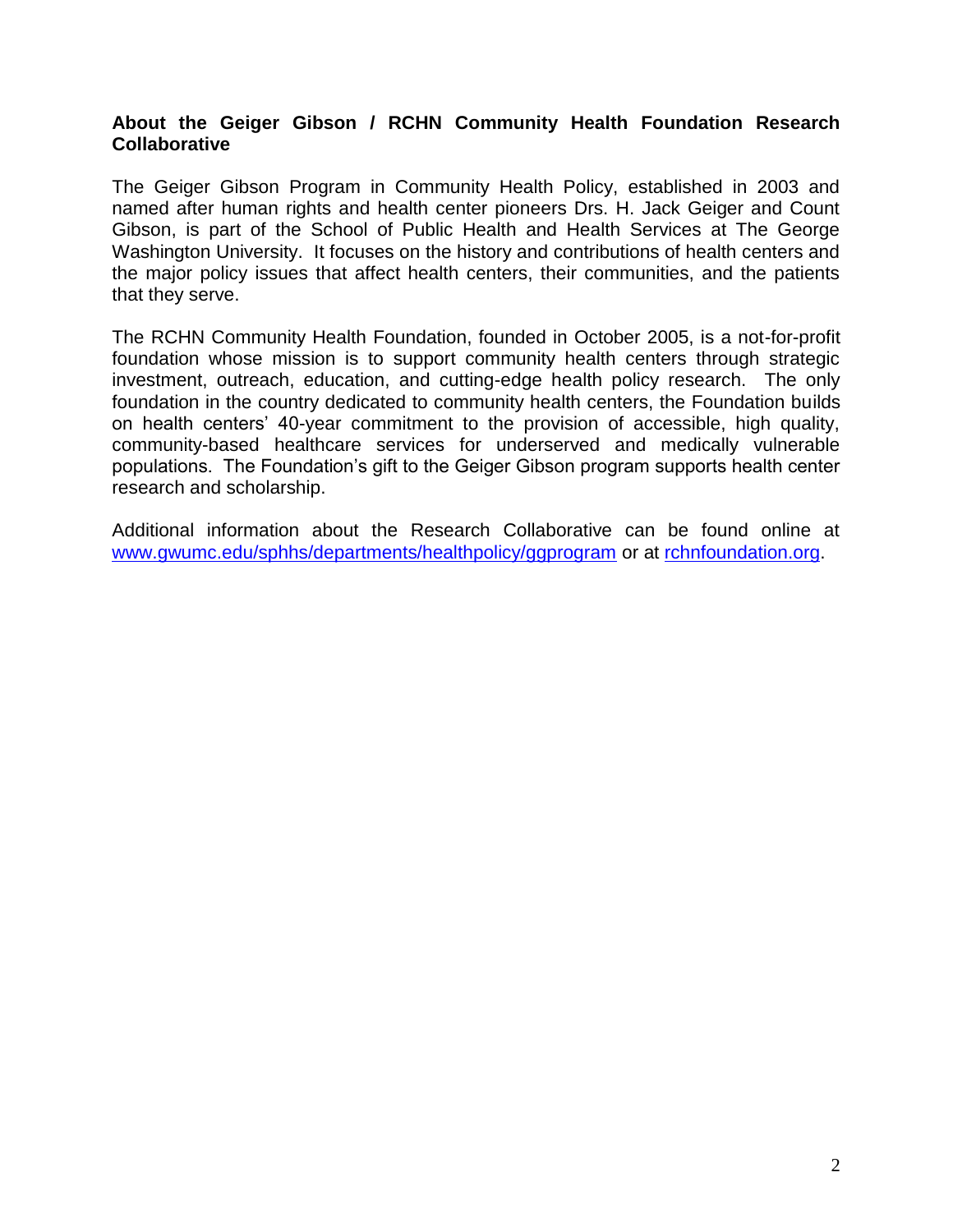#### **Executive Summary**

Federal investment in community health centers not only creates health care access but, based on previous studies, generates an estimated 8:1 return for medically underserved communities while creating thousands of jobs. Since our earlier 2008 economic impact study, Congress has made two major program investments: \$2 billion under the American Reinvestment and Recovery Act (ARRA) of 2009; and \$11 billion under the Affordable Care Act (ACA). This analysis measures the economic and jobscreation benefits of this cumulative investment in health centers, as well as the impact of legislation enacted in April, 2011, which reduced the first year of new ACA investment by \$600 million.

The \$2 billion dollars invested in health centers under ARRA was designed to support both expanded operations and new service delivery capacity. ARRA support enabled health centers to reach an additional four million patients, while generating over \$3.4 billion in new economic benefits and 32,200 additional jobs. When added to health centers' ongoing operational funding, ARRA helped health centers produce over \$23 billion in total community economic benefits while generating jobs for more than 221,000 people.

The \$11 billion ACA investment would have translated into an expansion of health care services to at least 16 million additional residents in medically underserved communities and new economic benefits surpassing \$33 billion. This funding, when added to health centers' ongoing operations, would have generated \$54 billion in overall community economic benefits by 2015 while creating 284,000 new jobs in lowincome communities by that year.

However, the \$600 million lost to the health center expansion effort as a result of federal funding reductions enacted in April 2011 translates into an annual \$1 billion loss in economic stimulus for rural and urban medically-underserved communities, along with 10,000 fewer job opportunities. These economic losses are in addition to reduced health care capacity affecting some 5 million additional children and adults who would have received care.

As a result of this reduction, the federal government has been able to fund only 67 health center expansion projects, leaving unfunded more than 733 "shovel ready" applications from the 50 states, the District of Columbia and Puerto Rico. Nine states alone – California, Ohio, New York, Georgia, Illinois, North Carolina, Florida, Michigan, and Texas – represent over 40 percent of unfunded applications and account for approximately two million patients without a primary care medical home. Restoration of this reduction would allow the health centers program to reach an estimated 300 of these 733 deferred applications while restoring \$1 billion in economic investment and 10,000 additional jobs.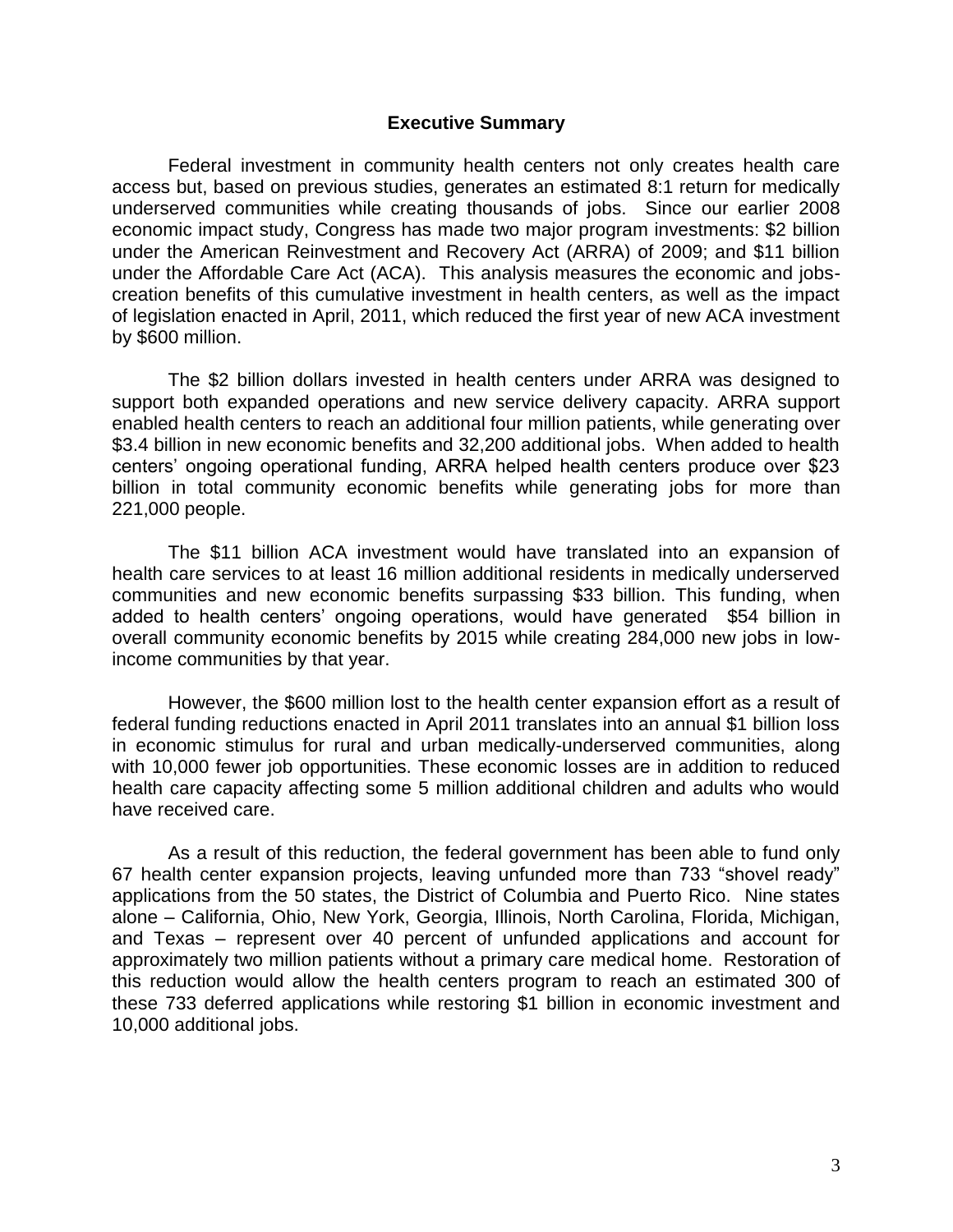### **Community Health Centers and the Economy: Assessing Health Centers' Role in Immediate Job Creation Efforts**

### **Introduction**

 $\overline{a}$ 

In 2008, early in what has emerged as the most serious economic crisis to confront American workers and their families since the Great Depression, the Geiger Gibson/RCHN Community Health Foundation Research Collaborative launched its *Research Brief* series with an analysis of the economic impact of the federal community health center investment on community economies and job creation. Our inaugural study<sup>1</sup> found that a \$250 million investment in health centers not only would create health care for an additional 1.8 million patients but also would generate \$2.1 billion (a return of more than 8:1) in community economic benefits including 24,000 additional jobs. Health centers' impact stems from the fact that by law, they are located in medically underserved communities; as a result, investing in health centers reaches those rural and urban families who experience the highest unemployment, the greatest health burdens, the highest rate of being uninsured, and the biggest need for an economic jump start.

Since our inaugural study, Congress has made two considerable direct investments in health centers. The first investment was a \$2 billion appropriation under the American Reinvestment and Recovery Act ("ARRA," the stimulus law), \$500 million of which was invested in new operational costs and the other \$1.5 billion of which allowed health centers to open new service sites and expand their service capacity to meet new community and patient needs. $2$ 

The second investment was \$11 billion in mandatory funding over the FY 2011- 2015 time period, enacted as part of the Patient Protection and Affordable Care Act ("PPACA," or the Affordable Care Act). Its immediate purpose was to respond to surging immediate need in the face of rising numbers of uninsured individuals and families; its longer-term purpose was to help ensure that in advance of the full implementation of health reform, historically medically underserved communities would gain new primary health care capacity.

The Act's five-year investment schedule called for the following annual supplemental expenditures that were to be made in addition to regular operating expenditures under annual discretionary appropriations:<sup>3</sup> FY 2011: \$1.0 billion FY

<sup>&</sup>lt;sup>1</sup> How Does Investment in Community Health Centers Affect the Economy? (George Washington University Medical Center, Geiger Gibson/RCHN Community Health Foundation Research Collaborative Research Brief #1) Feb. 25, 2008.

<sup>2</sup> Ku L., Shin, P., and Bruen B., *Can health care investments stimulate the economy*. Health Affairs blog (March 16, 2010. Available at: [http://healthaffairs.org/blog/2010/03/16/can-health-care-investments-](http://healthaffairs.org/blog/2010/03/16/can-health-care-investments-stimulate-the-economy/)<u>stimulate-the-economy/</u>. (Accessed September 7, 2011).<br><sup>3</sup> The scheduled \$9.5 billion covers operational costs (e.g., base grant adjustments, expanded medical

capacity, enabling services, new access points) while the remaining \$1.5 billion covers capital costs associated with modernizing existing sites and building new facilities. ARRA provided funding to health centers over two years (2009-2010).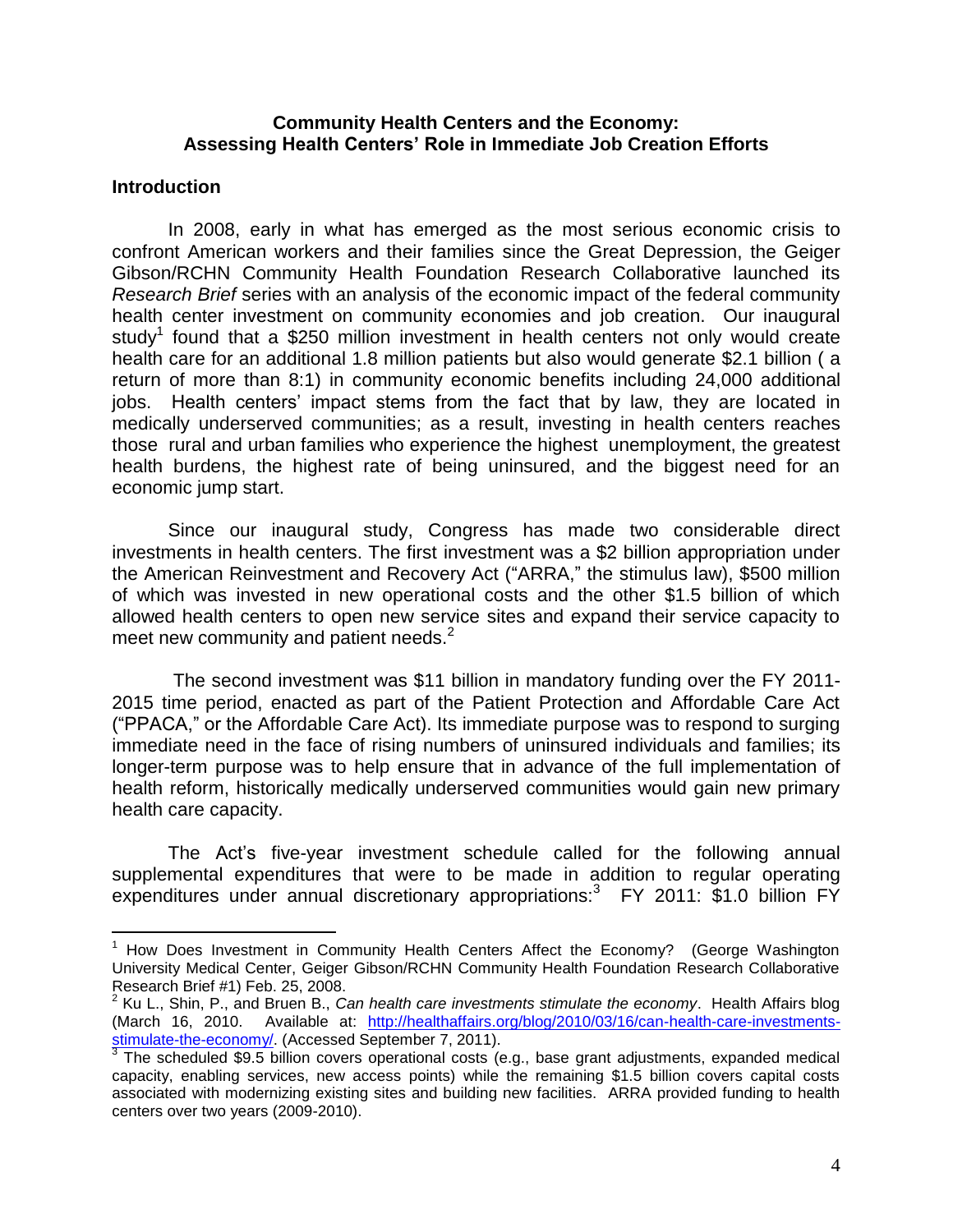2012: \$1.2 billion; FY 2013: \$1.5 billion; FY 2014: \$2.2 billion; FY 2015 \$3.6 billion. However, in April of 2011, Congress reduced funding for health centers by \$600 million for the current fiscal year (2011), as part of a spending agreement that cut \$38 billion in overall federal spending in order to avert a government-wide shutdown.

## **Study Purpose and Methods**

The purpose of this updated analysis is to gauge the economic and jobs-creation benefits of this cumulative investment in health centers and the consequence of subsequent Congressional reductions. Based on available health center economic  $im$  reports and methods developed in our prior economic studies, $4$  we estimate the impact of ARRA and Affordable Care Act investments on economic benefit to and jobs in underserved communities served by health centers.

# **Findings**

We estimate that the \$500 million in ARRA funding for operational costs, coupled with funding to support the cost of service expansions,<sup>5</sup> resulted in health center services to **an additional four million patients**, **while generating over \$3.4 billion in new economic benefits annually**. <sup>6</sup> We also estimate ARRA funding also produced **some 32,000** jobs both at health centers and in the communities they serve. When added to health centers' ongoing operational funding, ARRA helped health centers produce over \$23 billion in total economic benefits in medically underserved communities and generate jobs for more than 221,000 people.<sup>7</sup>

The Affordable Care Act's \$11 billion health center investment is projected to have a similarly strong impact. In total, the investment is expected to translate into an expansion of health care services to at least 16 million additional people $8$  and new

 $\overline{a}$ <sup>4</sup> The Economic Stimulus: Gauging the Early Effects of ARRA Funding on Health Centers and Medically Underserved Populations and Communities. Feb. 16, 2010, (George Washington University Medical Center, Geiger Gibson/RCHN Community Health Foundation Research Collaborative Research Brief #17) and How Does Investment in Community Health Centers Affect the Economy? Feb. 25, 2008. (George Washington University Medical Center, Geiger Gibson/RCHN Community Health Foundation Research Collaborative Research Brief #1)

 $5$  \$500 million of this funding went towards service expansions and the remaining \$1.5 billion covered capital costs and acquisition of health information technology.

 $6$  We assumed a conservative 1.73 return on investment (see Brief #17) and same level of economic activity associated with job creation in 2009 (see National Association of Community Health Centers and Capital Link. *Community Health Centers as Leaders in the Primary Care Revolution,* August 2010)*.* Also see, HRSA, *Health Centers: Where to go for care you can afford*. Available at <http://www.hrsa.gov/ourstories/healthcenter/healthcenterweek.html> (September 9, 2011)<br>7. Appumes, edditive velue of ABBA funding ap economic activity and inhe to 2000

Assumes additive value of ARRA funding on economic activity and jobs to 2009 estimates which excluded much of the \$2 billion allocated to health centers between 2009 and 2010; see The National Association of Community Health Centers and Capital Link. *Community Health Centers as Leaders in the Primary Care Revolution.* August 2010. Available at: [http://www.nachc.com/client/documents/Primary\\_Care\\_Revolution\\_Final\\_8\\_16.pdf.](http://www.nachc.com/client/documents/Primary_Care_Revolution_Final_8_16.pdf) (September 7, 2011) <sup>8</sup> Strengthening Primary Care to Bend the Cost Curve: The Expansion of Community Health Centers

Through Health Reform, Jun 30, 2010. (George Washington University Medical Center, Geiger Gibson/RCHN Community Health Foundation Research Collaborative Research Brief #19)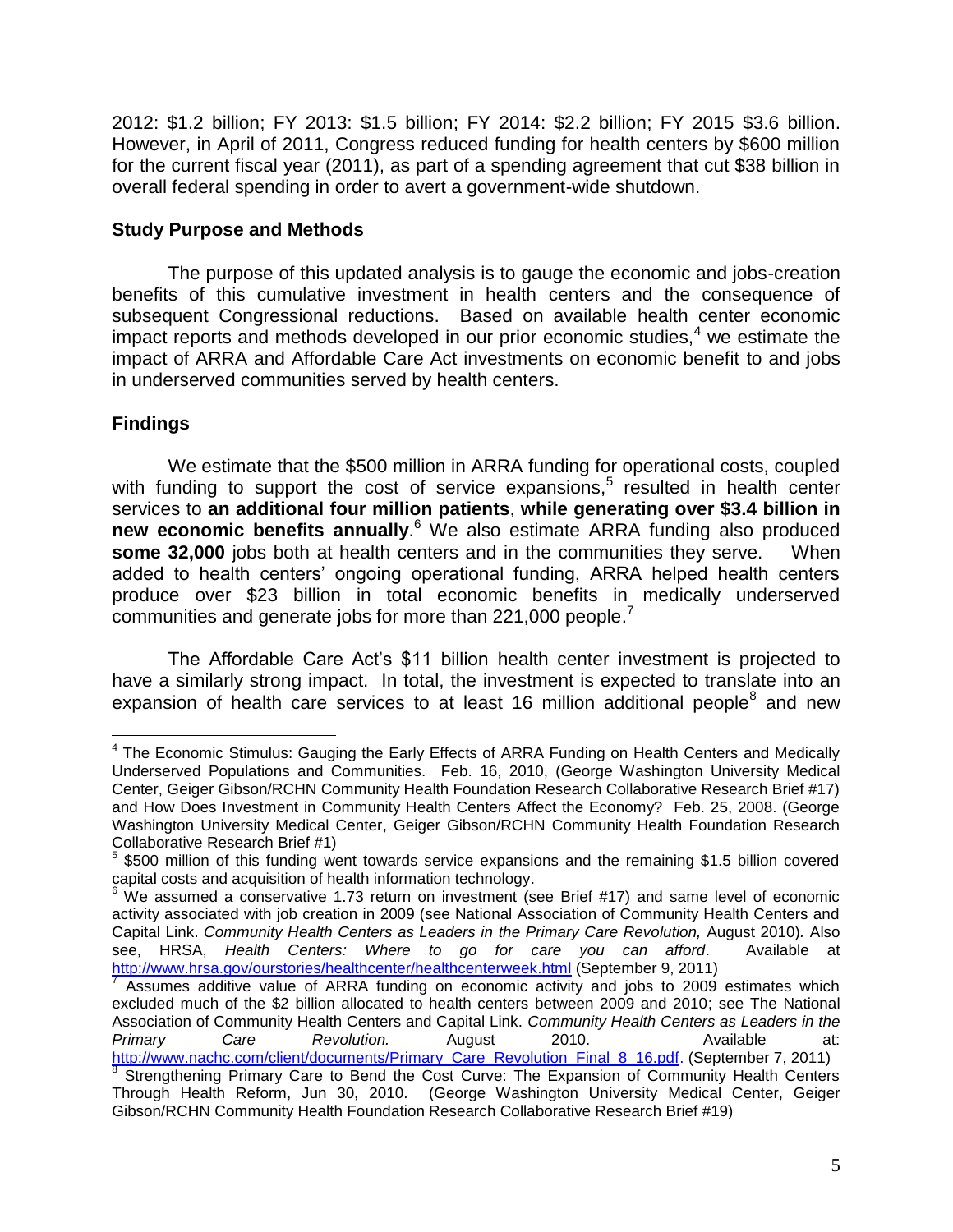economic benefits of over \$33 billion in medically underserved communities. This will bring the total contribution of health centers to \$54 billion in overall community economic benefit by 2015, while creating 284,000 new jobs in low-income communities by that year.<sup>9</sup>

The \$600 million lost to the health center expansion effort earlier in 2011 will, of course, alter this picture. We estimate that this reduction translates into a \$1 billion loss in economic stimulus for medically underserved communities, along with 10,000 fewer job opportunities than initially projected annually.<sup>10</sup> These losses come on top of reduced health care capacity affecting 5 million additional children and adults who would have received care.<sup>11</sup>

The \$600 million in funding losses as a result of the earlier 2011 legislation was the consequence of eliminating the additional funds that health centers were to receive over and above their current operations. Had the \$600 million cut come from *current* operational funding, we estimate that it would have translated to an immediate loss of over \$4 billion in community economic benefits along with 41,000 jobs in urban and rural medically underserved communities.<sup>12</sup>

The \$600 million in losses experienced earlier this year in turn forced HRSA to divert \$850 million of the initial \$1 billion in planned expansion funds simply to keep health centers from having to reduce current patient capacity, services, service locations, and staff. HRSA was able to continue the support for both health centers' base operations and the additional operational capacity health centers had developed with their 2009 ARRA supplement; had HRSA been unable to backfill on both current operations and ARRA supplemental operations, care would have ceased for millions of patients and thousands of jobs would have disappeared.

Because of this essential backfilling effort, HRSA was forced to deny nearly all of the new start and "new access point" applications it received. In addition, 1,100 health centers that had submitted applications for "expanded services" funding to both improve services and expand care were also denied funding.

The National Association of Community Health Centers (NACHC), which tracks applications for new starts and new access points, reports that as of May 2011, HRSA had received more than 800 new start/new access point applications. Of this number,

 $\overline{a}$ 

<sup>&</sup>lt;sup>9</sup> Based on estimates prepared by Capital Link with MIG, Inc. IMPLAN Software Version 3.0, 2008 structural matrices, 2008 state-specific multipliers, and 2009 UDS data to the National Association of Community Health Centers. A more detailed explanation of the economic model can be reviewed in a prior report by The Robert Graham Center, NACHC, and Capital Link, *The Primary Care Payoff*, August 2007.

<sup>&</sup>lt;sup>10</sup> See footnote #6.

<sup>&</sup>lt;sup>11</sup> Estimates based on The Health Care Access and Cost Consequences of Reducing Health Center Funding*.* March 15, 2011, (George Washington University Medical Center, Geiger Gibson/RCHN Community Health Foundation Research Collaborative Research Brief #21)

<sup>12</sup> Assuming level funding at \$2.19 billion, \$600 million would account for 27 percent of federal appropriations.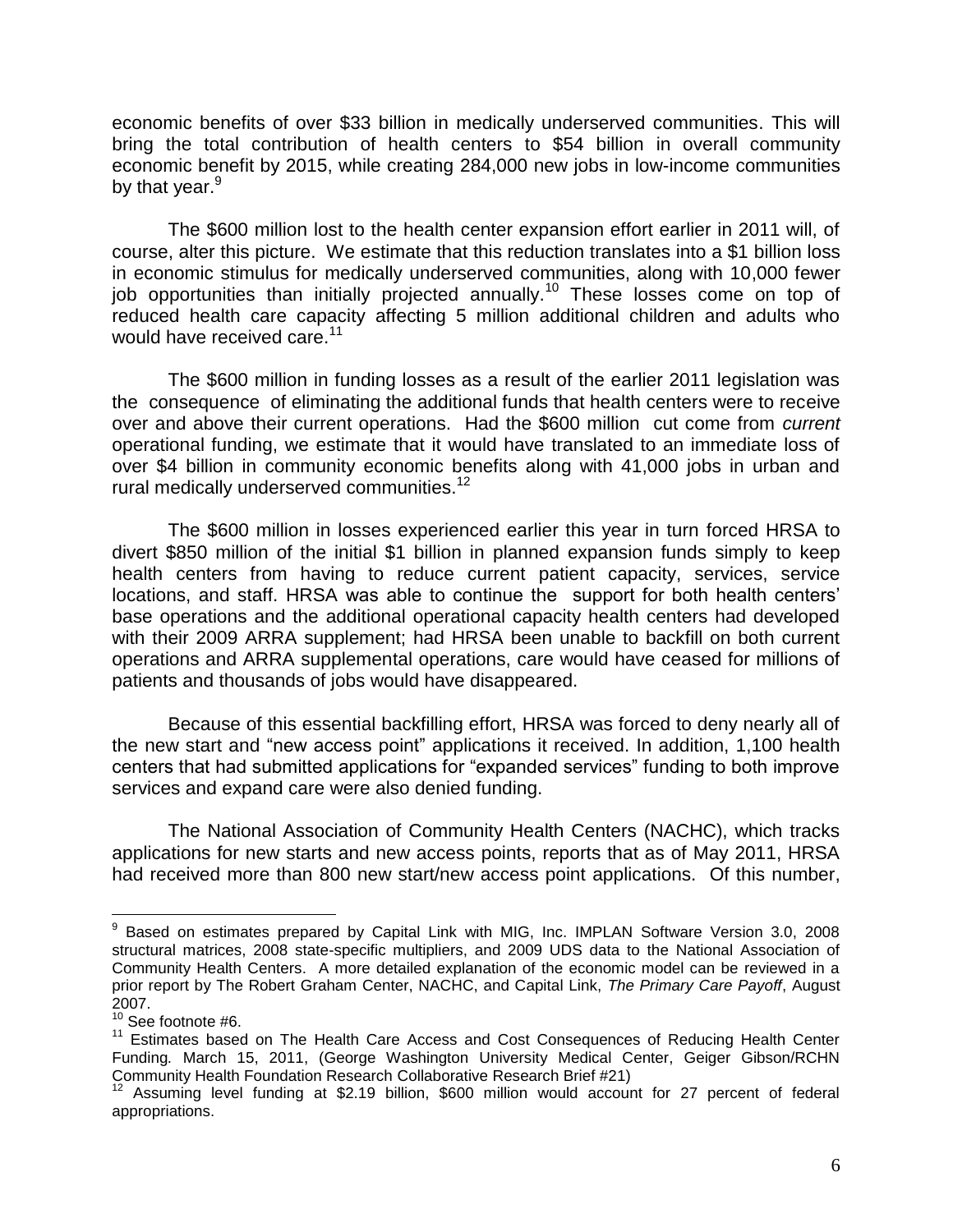the agency was able to fund only 67 awards (which will serve an additional 286,000 patients),<sup>13</sup> leaving unfunded more than 733 "shovel ready" applications (representing care to an estimated additional 4 million patients) from the 50 states, the District of Columbia and Puerto Rico. According to a NACHC-conducted survey of state PCAs, nine states alone – California, Ohio, New York, Georgia, Illinois, North Carolina, Florida, Michigan, and Texas – represent over 40 percent of unfunded applications and account for approximately two million patients without a primary care medical home.<sup>14</sup>

We further estimate that were Congress, as part of a new short-term economic stimulus bill to restore the \$600 million in health center expansion funding that was diverted into backfilling efforts, the federal government could provide expansion funds to an estimated 300 of the 733 communities meriting new start/new access point grants, while also providing expanded services grants to  $1,100$  communities.<sup>15</sup> The economic impact gained by reversing this earlier reduction would restore at least \$1 billion in new economic activity along with 10,000 new jobs.

#### **Conclusion**

 $\overline{a}$ 

Our estimates underscore the major impact of health centers on direct and indirect economic conditions of the communities they serve, which by definition, are the communities in greatest need of economic investment during a serious economic downturn. In August 2011, the reported overall unemployment rate stood at 9.1 percent while real unemployment (a figure that includes people who have stopped looking for work as well as marginally employed and part-time workers looking for full-time work) exceeded 16 percent. In medically-underserved communities, the unemployment figures are far worse, with figures as startling as those reported in New York City, where recent estimates show that only one in four young African American men has a job.<sup>16</sup>

One of the notable aspects of health center investments is their high value in medically-underserved communities and the speed with which appropriated funds can be committed to those communities. It is important, as well, to understand the nature of the health center jobs created. It is true that many jobs at health centers require clinically trained health professionals, but thousands more do not. Among health center staff, data from the Uniform Data System (UDS) (a national reporting system to which

<sup>&</sup>lt;sup>13</sup> HRSA. (2011). HHS awards Affordable Care Act funds to expand access to health care. [Press release] Available at: [http://www.hhs.gov/news/press/2011pres/08/20110809a.html.](http://www.hhs.gov/news/press/2011pres/08/20110809a.html) (September 7, 2011)

Based on survey of state Primary Care Associations provided by the National Association of Community Health Centers; PCAs identified 729 of 800 applications.

Approximately 350 applications were expected to be funded per the Funding Opportunity Announcement (HRSA-11-017) prior to the \$600 reduction; \$250 million of the ACA funding was originally budgeted for the new access points and \$350 million was to fund the expanded services grants, which was subsequently terminated.

<sup>&</sup>lt;sup>16</sup> Community Service Society, Only One in Four Young Black Men in New York City Has a Job (December, 2010) . Available at:

[http://www.cssny.org/userimages/downloads/OnlyOneInFourYoungBlackMenInNYCHaveaJobDec2010.p](http://www.cssny.org/userimages/downloads/OnlyOneInFourYoungBlackMenInNYCHaveaJobDec2010.pdf) [df](http://www.cssny.org/userimages/downloads/OnlyOneInFourYoungBlackMenInNYCHaveaJobDec2010.pdf) (September 6, 2011)